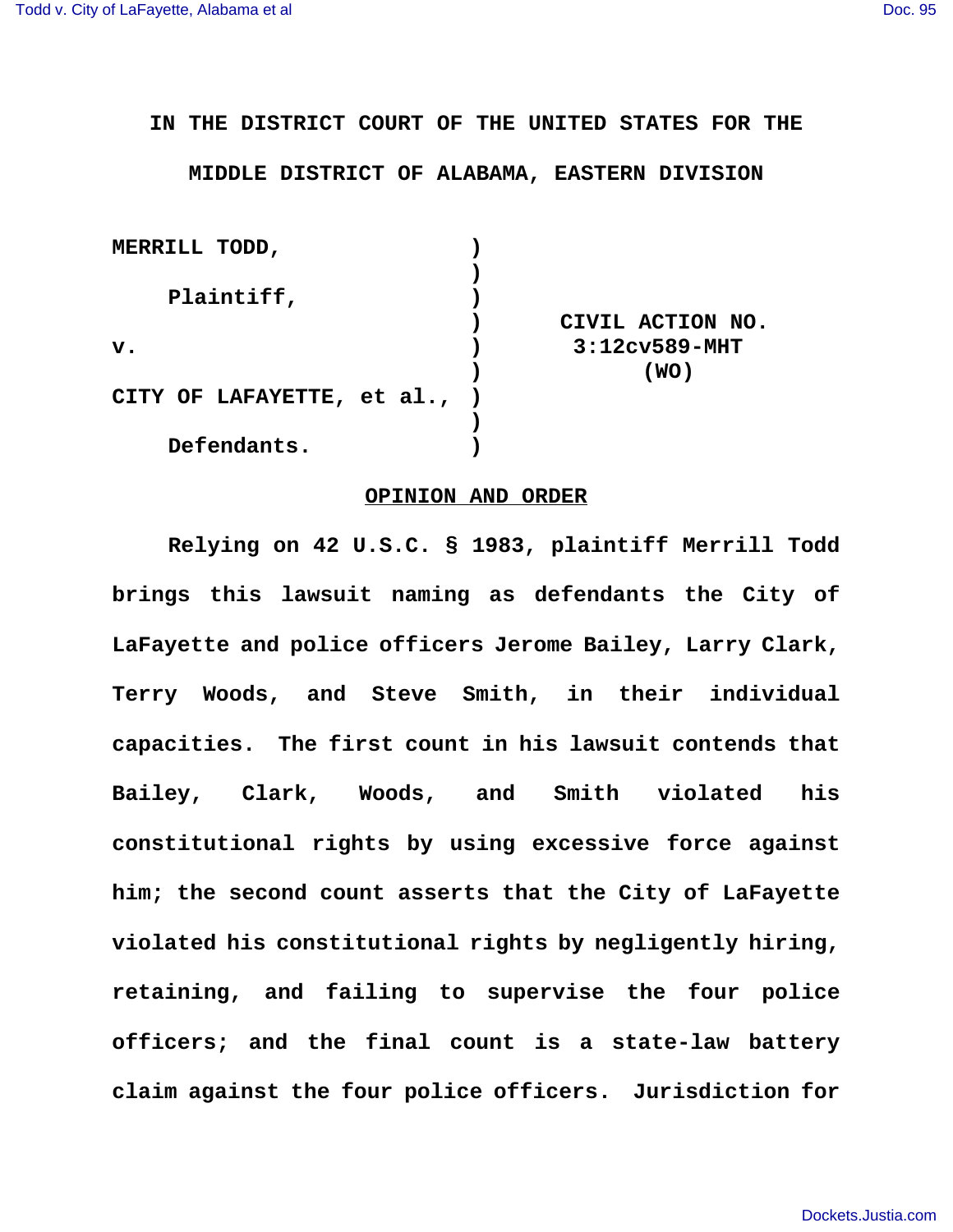**the federal claims is proper under 28 U.S.C. §§ 1331 (federal question) and 1343 (civil rights), and the state-law claim is properly before the court under supplemental jurisdiction pursuant to 28 U.S.C. § 1367.**

**This case is currently before the court on Smith's motion for summary judgment based on the statute of limitations.1 The court is unable to resolve this issue on the record before it and will therefore require Todd to provide additional evidence, as discussed in this opinion.**

**Smith argues that the statute of limitations for § 1983 claims bars Todd from raising this claim. While Todd's original complaint, filed July 6, 2012, was filed within the statute of limitations for § 1983 claims, he did not name Smith in that complaint; rather, he named Smith in the amended complaint filed on August 30, 2012, by which time, the two-year statute of limitations for**

**<sup>1.</sup> Smith also seeks summary judgment on grounds of qualified immunity and insufficient evidence; these contentions will be addressed in a later opinion.**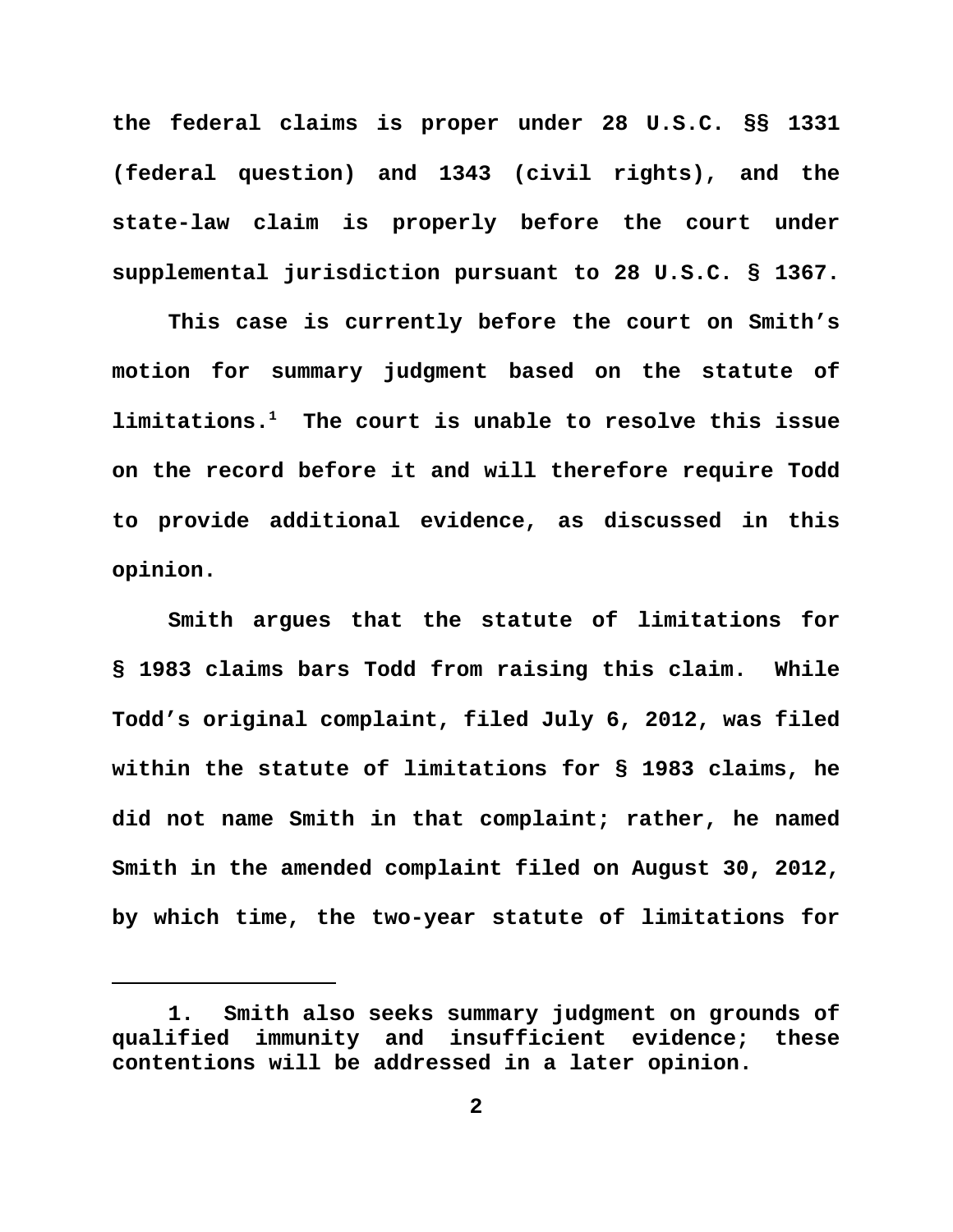**his § 1983 claim had expired. See Owens v. Okure, 488 U.S. 235 (1989) (holding that § 1983 claims look to the general state-law limitations statute for personal injury actions); 1975 Ala. Code § 6-2-38(l) (providing for a two-year statute of limitations for personal-injury actions). Todd argues, however, that the amended complaint relates back to the date he filed the original complaint. He has two arguments: (1) he was mistaken as to Smith's name and corrected the pleading upon learning his name; and (2) state-law fictitious-party practice allows relation-back.** 

**The first argument does not apply to Todd's situation. Subpart (c)(1)(C) of Federal Rule of Civil Procedure 15 allows relation-back of amendments naming a new defendant, but only where there has been "a mistake concerning the proper party's identity." Fed. R. Civ. P. 15(c)(1)(C)(ii). Todd explains that, because he was unconscious during the assault, he did not know the names of all the officers involved and did not learn them until**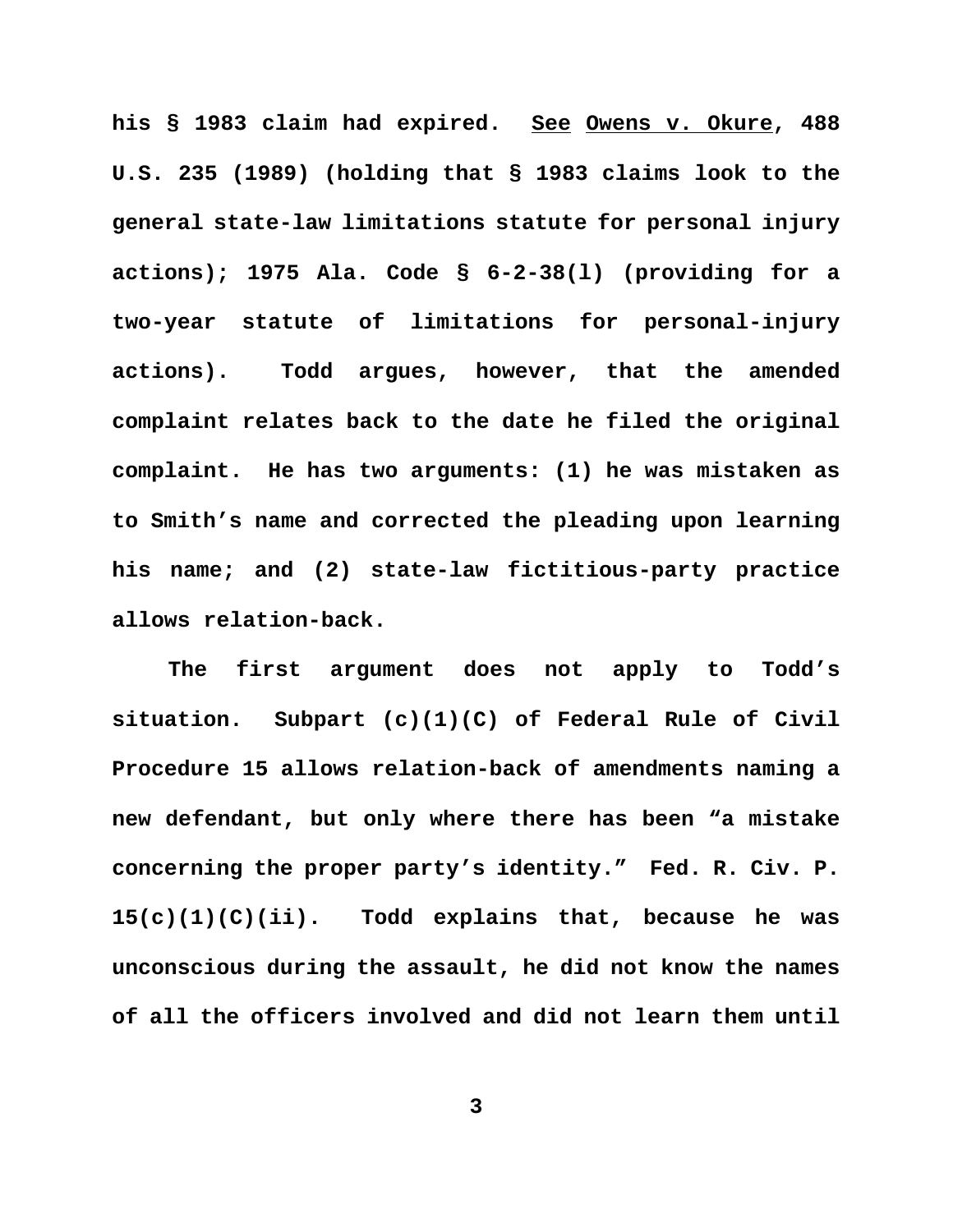**discovery began. Ignorance of Smith's name, however, does not qualify as a "mistake." Wayne v. Jarvis, 197 F.3d 1098, 1103 (11th Cir. 1999) ("While we have stated that we read the word 'mistake' in Rule 15(c) liberally, we do not read the word 'mistake' to mean 'lack of knowledge.'") (internal quotations and citation omitted)) overruled on other grounds, Manders v. Lee, 338 F.3d 1304, 1328 n.52 (11th Cir. 2003). Because the reason Todd did not plead Smith's real name in his original complaint was ignorance, not error, the relation-back provision of subpart (c)(1)(C) of Rule 15 is inapplicable.**

**Todd's second reason for asserting that the relationback principle saves his claim has more merit. He points out that his initial complaint named ten fictitious defendants, described as "the other officers who were at the scene of the event described below and who either personally participated or failed to intervene during the commission of said event." Compl. (Doc. No. 1) at 2. He**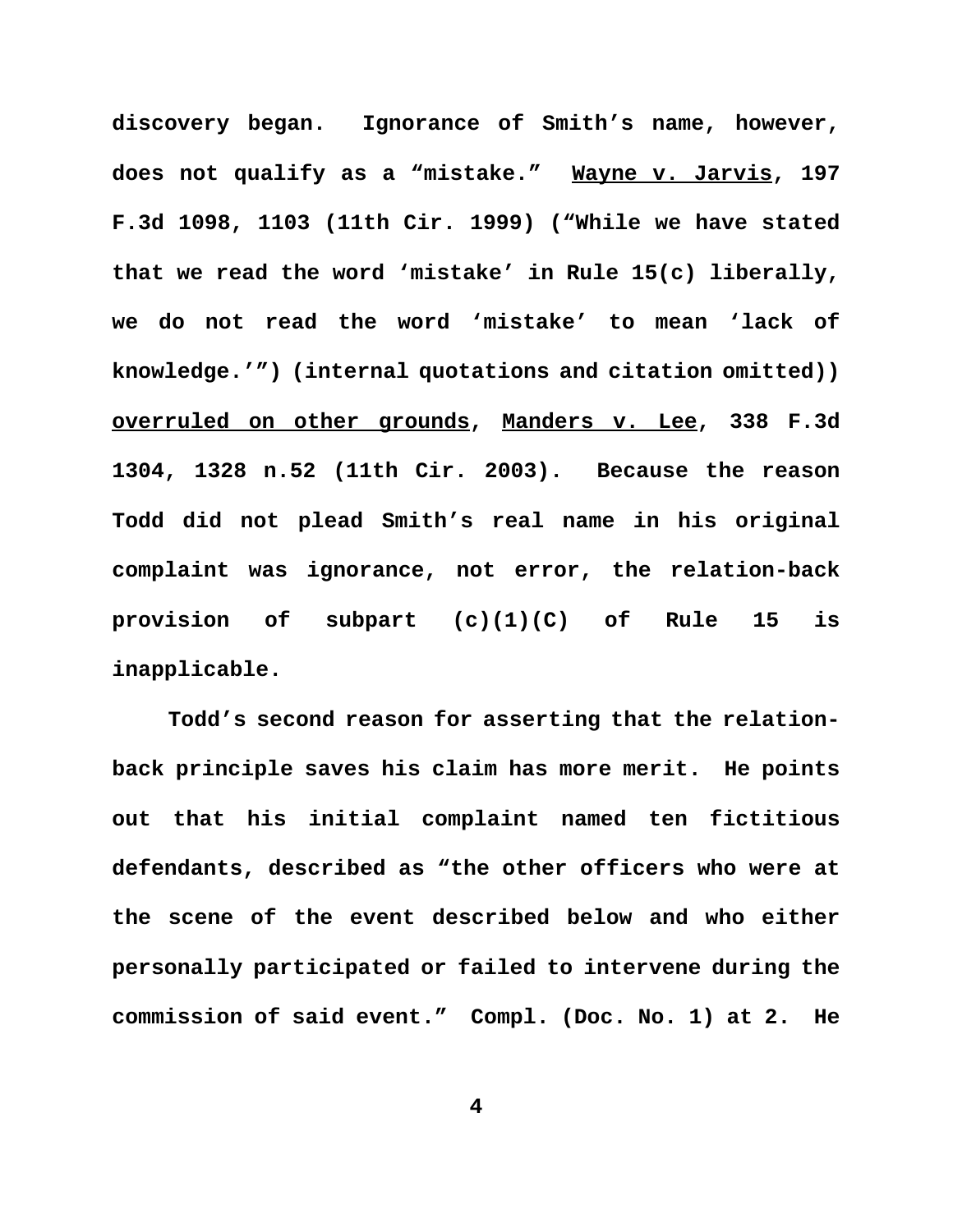**asks that the court construe his addition of Smith as a substitution for one of the previously named fictitious defendants.** 

**The legal basis for Todd's claim is subpart (c)(1)(A) of Federal Rule of Civil Procedure 15. This subpart provides that an amendment relates back to the original pleading when "the law that provides the applicable statute of limitations allows relation back." Fed. R. Civ. P. 15(c)(1)(A). In Saxton v. ACF Industries, 254 F.3d 959 (2001) (en banc), the Eleventh Circuit Court of Appeals stated that this provision requires application of state-law relation-back principles, including Alabama fictitious-party practice, when state law supplies the statute of limitations. Id. at 960. Though Saxton was a diversity suit, this court has previously determined that Saxton's logic and the purpose of subpart (c)(1)(A) support applying Saxton's holding to federal-question lawsuits where state law provides the statute of limitations. Mann v. Darden, 630 F. Supp. 2d 1305, 1311**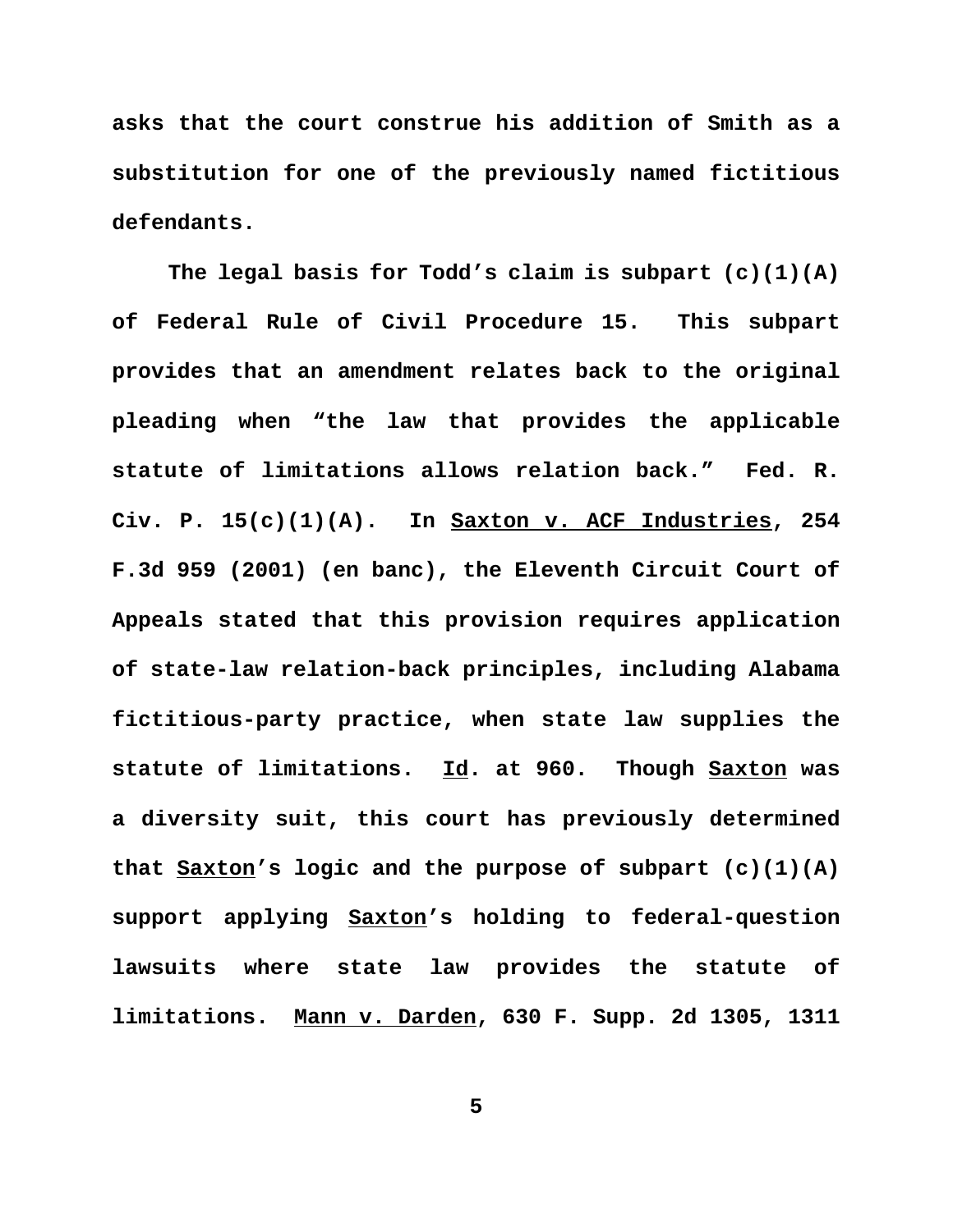**(2009) (Thompson, J.); see also Notes of Advisory Committee on 1991 Amendments ("Whatever may be the controlling body of limitations law, if that law affords a more forgiving principle of relation back than the one provided in this rule, it should be available to save the claim.").** 

**Smith argues that, even if fictitious-party practice is allowed in some federal-question cases, the requirements for fictitious-party pleading set out in Dean v. Barber, 951 F.2d 1210 (11th Cir. 1992), govern. In Dean, the Eleventh Circuit held the district court erred by denying the plaintiff's motion to join a "John Doe" defendant before allowing the plaintiff an opportunity to learn the John Doe defendant's name through discovery. Id. at 1215. In so ruling, it noted the difference between "suing fictitious parties" and "real parties sued under a fictitious name" and found that, where the plaintiff had named "Chief Deputy of the Jefferson County Jail John Doe" as a defendant, the name**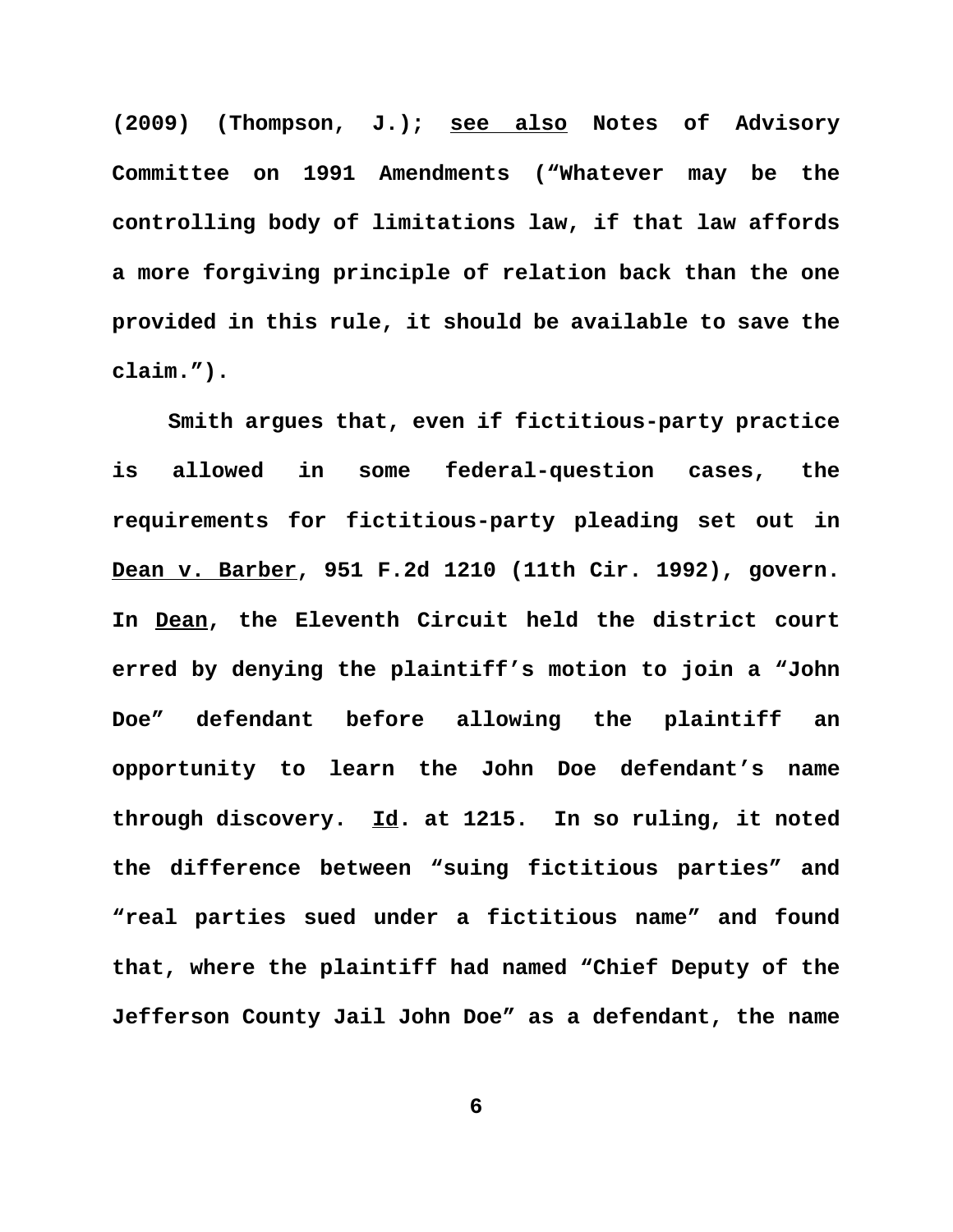**was specific enough to comport with Federal Rule of Civil Procedure 10's requirement that the pleading name the party. Id. at 1215 n.6. Thus, the defendant could have been served with the complaint, despite the use of the "John Doe" title. Id.** 

**The complaint in Dean was filed in 1989, two years before the addition of Federal Rule of Civil Procedure 15's provision on the relation-back of amendments. Id. at 1212; Fed. R. Civ. P. 15, Notes of Advisory Committee on 1991 Amendments. For this reason, Dean did not so much as mention subpart (c)(1)(A) of Rule 15 and instead considered the sufficiency of the complaint under Rule 10. 951 F.2d at 1215 n.6. When Rule 15 was amended to include subpart (c)(1)(A)'s relation-back provision, the advisory committee specifically noted the provision was "new." Fed. R. Civ. P. 15, Notes of Advisory Committee on 1991 Amendments. Though this court's opinion in Mann cited Dean, it did so to show one way plaintiffs could**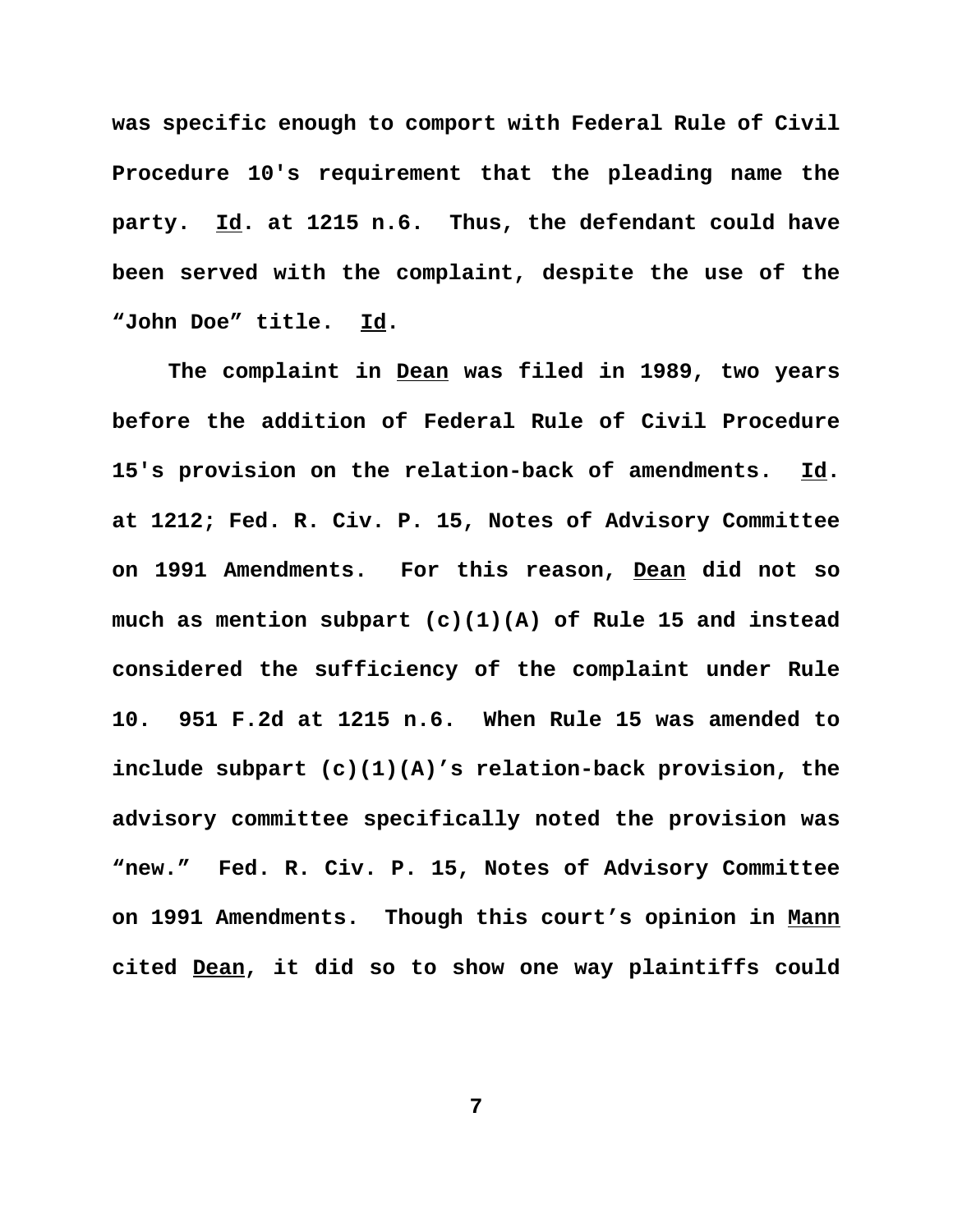**proceed without knowing the true name of a defendant--not the only way. Mann, 630 F. Supp. 2d. at 1312.** 

**Having determined that Todd was within his rights to attempt to relate back the naming of Smith in his amended complaint to the time he filed his original complaint, the court must now look to whether he has satisfied the state-law prerequisites for doing so. As stated in Saxton, under Alabama law a plaintiff can avoid the bar of the statute of limitations if: "(1) the original complaint adequately described the fictitious defendant; (2) the original complaint stated a claim against the fictitious defendant; (3) the plaintiff was ignorant of the true identity of the defendant; and (4) the plaintiff used due diligence to discover the defendant's true identity." 254 F.3d at 965 (citing Jones v. Resorcon, 604 So. 2d 370, 372-73 (Ala. 1992)). Smith contends that Todd has not satisfied the first, third, and fourth requirements.**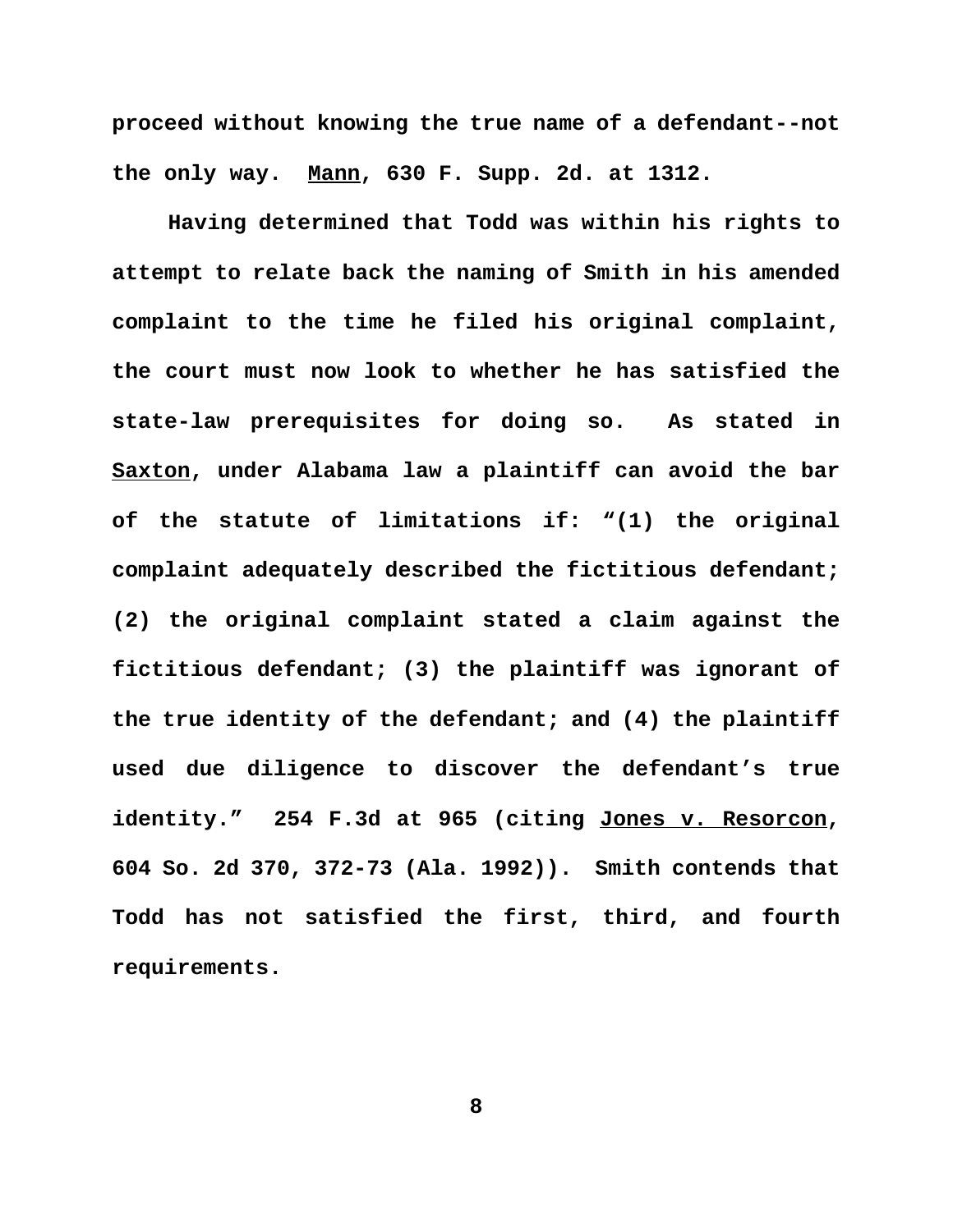**As to the first requirement, the description of "other officers who were at the scene of the event described below and who either personally participated or failed to intervene during the commission of said event" adequately describes Smith. Compl. (Doc. No. 1) at 2. The complaint explains that the officers are accused of beating Todd "with their fists, boots, and other objects." Id. at 3. Smith objects that Todd should have described him, more pointedly, as "the police officer who struck the Plaintiff with an automobile." Def. Br. (Doc. No. 49) at 9. Alabama law, however, does not require this level of precision. See, e.g., Ex Parte Griffin, 4 So. 3d. 430, 433 (Ala. 2008) (approving relation-back of fictitiously named defendant where he was described as "that person or persons who were the supervisor(s) of [the plaintiff] on the occasion complained of in [the plaintiff's] complaint").** 

**As to the third and fourth requirements, Smith contends that there is no evidence Todd was ignorant of**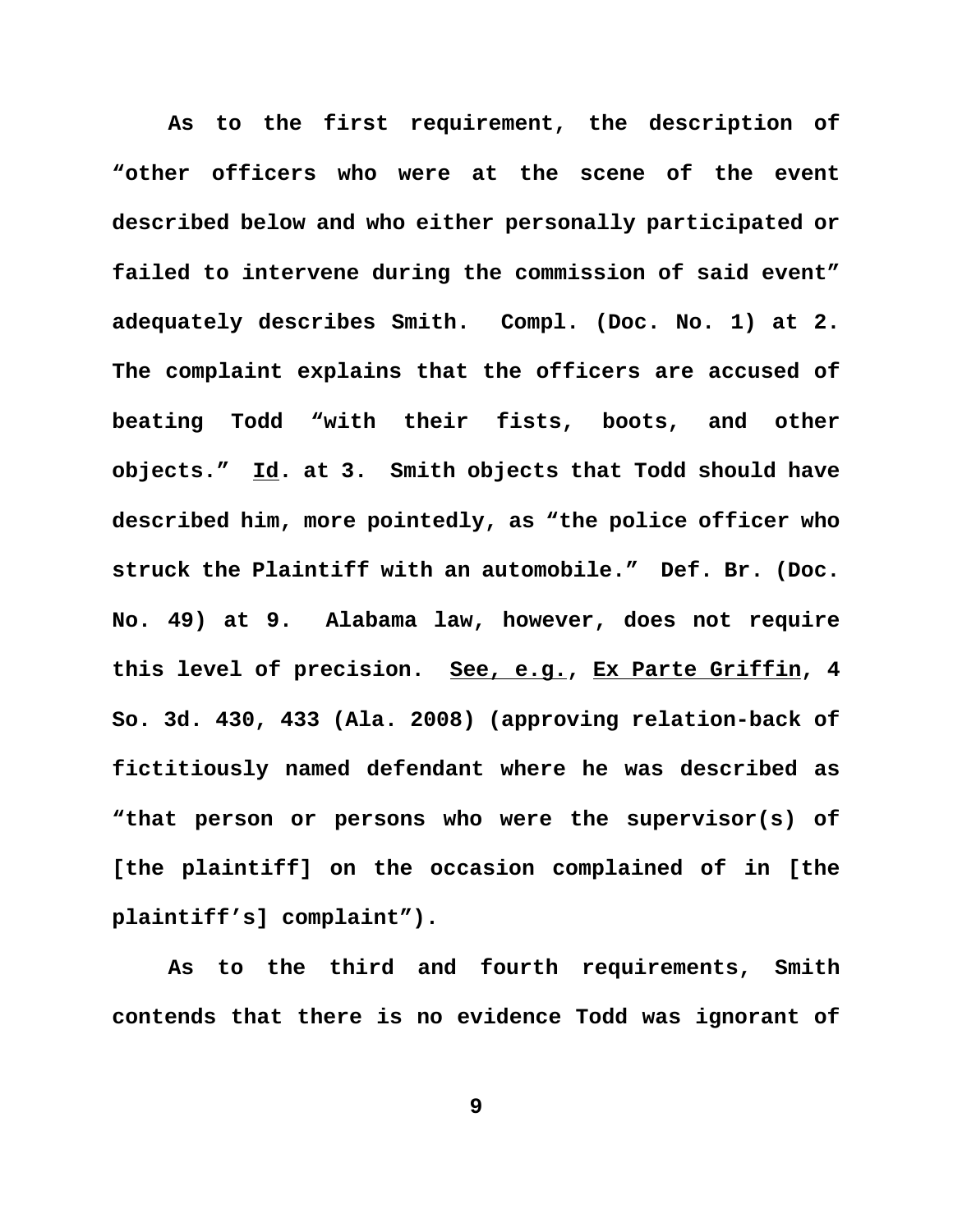**his name, nor any evidence that he acted diligently to discover it. The court agrees that there is insufficient evidence in the record for it to determine when Todd learned Smith's identity and how diligently he pursued this knowledge. Having reviewed the record, the court notes that, during a conference call on August 13, 2012, Todd mentioned the name Steve Smith and alerted the court that he would be amending his complaint to include him.2 Thus, at the latest, Todd knew Smith's identity as of August 13, 2012. In response to Smith's motion to dismiss, the only basis Todd provides the court for**

**<sup>2.</sup> Statements made during this conference call also explain why Smith's contention that the court's August 14, 2012, order precluded the amendment naming Smith is incorrect. See Order (Doc. No. 20). During that conference call, Todd specified, in response to a motion for a more definite statement, that the excessive-force and state-law battery claims related solely to the individual defendants and that the negligent hiring, etc. claims related solely to LaFayette. The order memorialized Todd's intention to exclude the city from the excessive-force and battery claims; it did not preclude him from amending the complaint to include additional individuals as defendants for those claims. See id. ("Based upon the representations made on the record on August 13, 2012....").**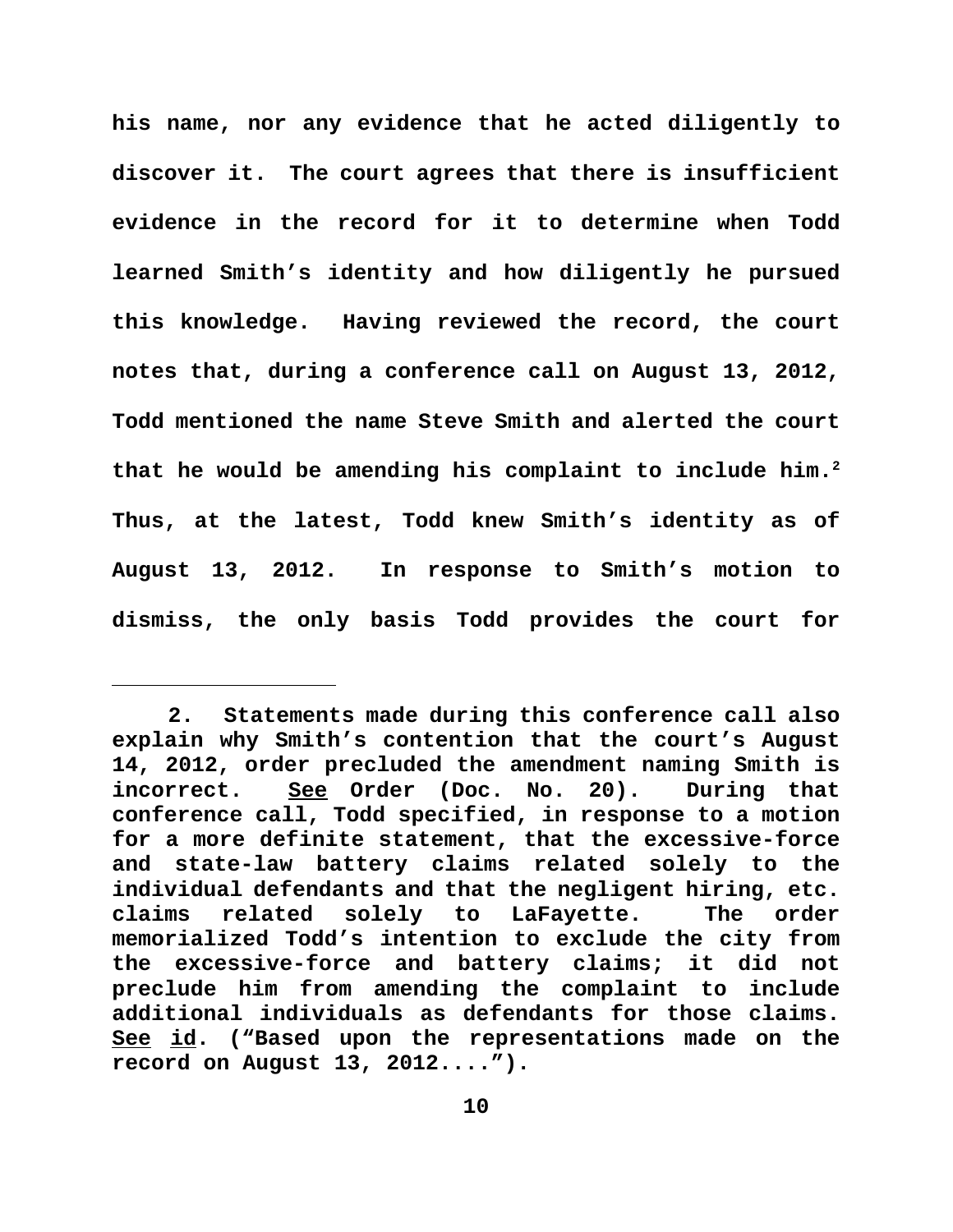**finding he diligently pursued Smith's identity is that the "amended complaint was filed before the City of LaFayette named him as the person driving the vehicle that struck Todd in its initial disclosures (amended complaint was filed on 8/30/2012 and disclosures were served on Plaintiff on 9/14/2012)." Pl. Br. (Doc. No. 48) at 2 (emphasis in original). While this parenthetical explanation tells the court that Todd did not wait until receiving discovery from the defendants before amending his complaint, it does nothing to answer the relevant questions: what did Todd do to learn Smith's identity and when he did he discover it?** 

**These are simple questions that Todd is uniquely positioned to answer. The court will provide him an opportunity to do so. See Fed. R. Civ. P. 56(e)(1) ("If a party fails to properly support an assertion of fact... the court may... give an opportunity to properly support or address the fact."). Todd must come forward with evidence--not just argument–-showing his ignorance of**